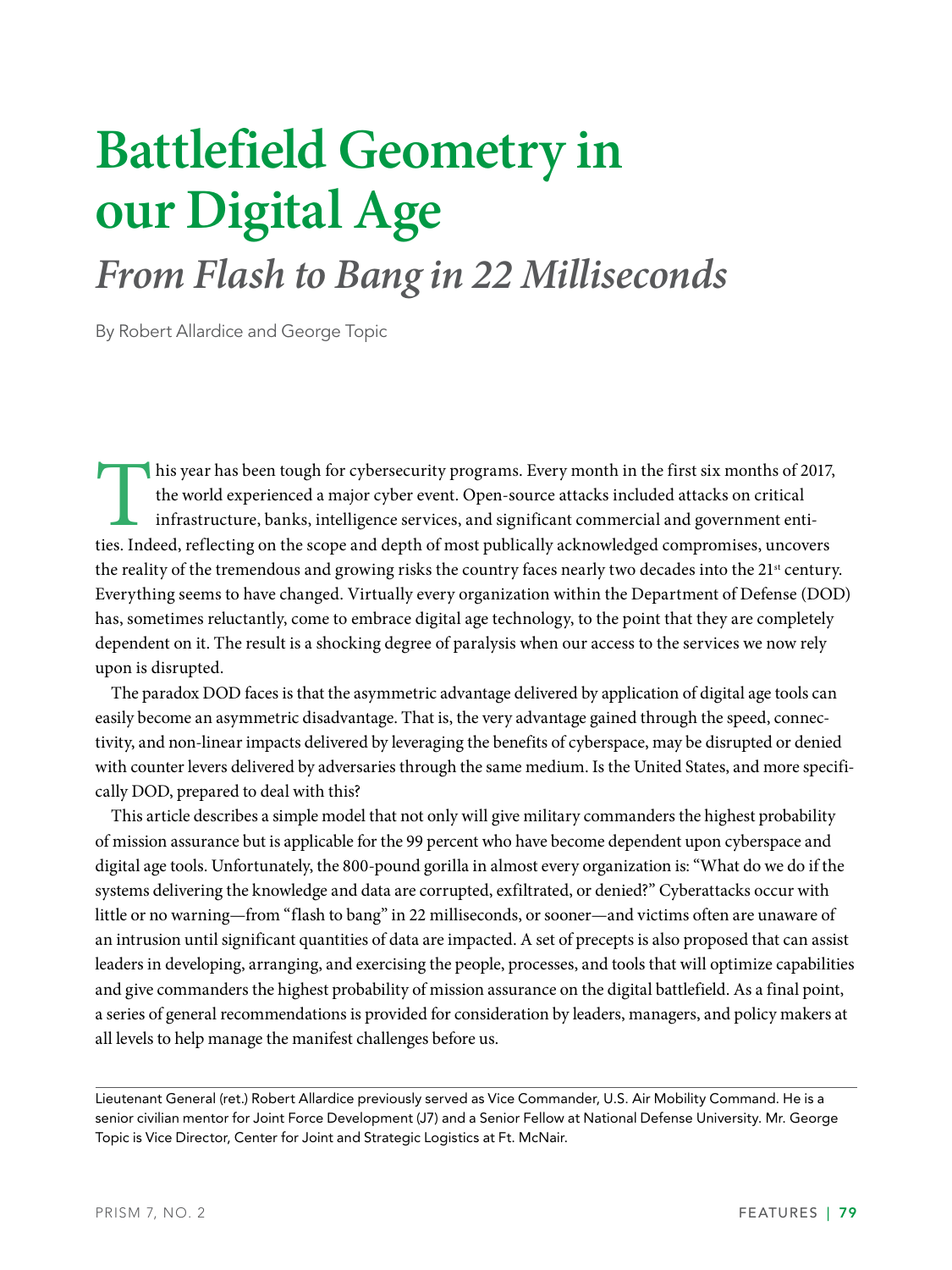It is important for leaders at all levels to truly understand the nature of what is needed and to not mistake activity for progress or, even worse, victory. One of the most pernicious and dangerous responses to questions about cyber defense issues is, "We have already got that covered."

# **The New Battlefield**

The digital age has changed battlefield geometry. In fact, the changes to warfare during the past several decades have been so profound that many central tenets of military theory enduring for generations or even millennia no longer apply—in some cases they are actually dangerous. Perhaps the best illustration of this point is the recognition that the battlefield is no longer physically bound or adequately described within the narrow frame of traditional kinetic effects. The speed, connectivity, and non-linear nature of the environment in which warfighters must operate, fundamentally changes how one must think about objectives and the threats we face. The geometry that has been used throughout history may no longer apply. Not only

The Cyber Mission Assurance Model depicted in Figure 1, is derived from a RAND Corporation study and is intended to help leaders think through the challenges they face.<sup>1</sup> It can also provide the intellectual framework to develop the ability to survive and operate in a cyber challenging environment. The following paragraphs give an in-depth presentation of the model.

# **Ability to Survive and Operate: A linear Model to Assess the Current Challenge**

First, a description of the model itself. Note, the vertical axis represents capacity and the horizontal axis represents time. Capacity, or organizational output ("N"), represents a notional, normal, sustainable level. At some point following along the timeline, an event occurs, labeled "bang." This is often that painfully obvious moment of an attack, intrusion, or other negative effect, occurring and impacting an organization. Generally an event is preceded by a "flash," an indication that the event is imminent or underway. Once an event occurs, the model shows a decrease

*The geometry that has been used throughout history may no longer apply. Not only are physical boundaries less relevant, but the many dimensions or domains of warfare are also more closely integrated than ever before. Failure in any facet may compromise the entire mission and put the force and the nation at risk.*

are physical boundaries less relevant, but the many dimensions or domains of warfare are also more closely integrated than ever before. Failure in any facet may compromise the entire mission and put the force and the nation at risk.

in capacity at a given slope. At some point capacity is diminished to a level that puts the mission at risk. If capacity continues to decrease, at some discernable point, mission failure is imminent. Of course, as the organization reacts to the event, mitigation measures often begin to restore capacity at a given rate to a new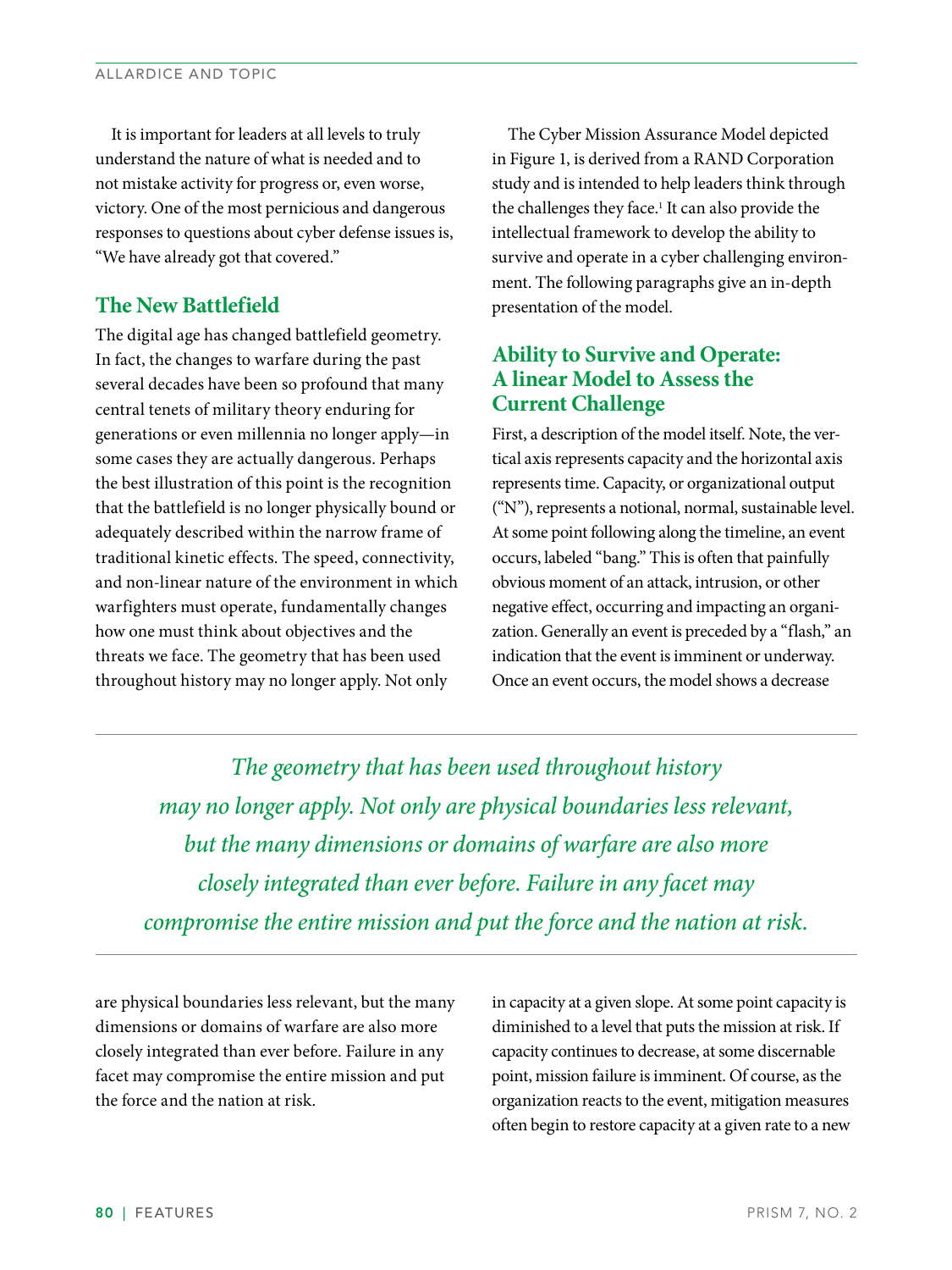



## Risk/Mission Assurance

"normal" labeled "N–X."2 Each event has a life cycle labeled here as the event horizon. Finally, preceding an event, and throughout the event horizon, indications and warnings (I&W) provide data to inform decisionmakers at a level of detail that they are able to visualize the battlespace.<sup>3</sup>

Many immediately grasp the application of the model in a general sense, and more specifically when applied to the multi-domain problems presented by the modern battlefield. In basic terms, one can see how this simplistic model illustrates what most encounter as missions are accomplished. Consider capacity; most organizations have a set of capabilities that produce some type of capacity. This could be a product or a level of service. In the case of military organizations, at the highest level, the product is ultimately combat capacity. Organizations within DOD and other government agencies, usually spend a great deal of time measuring their ability to generate capacity. During peacetime, the military maintains a fairly consistent capacity to deter war and to prosecute a steady state-level of small conflicts. During

times of total war or significant increase in demand, the nation mobilizes to a higher level.

Organizations performing at normal capacity often have I&W available to them essentially to identify threats to their ability to accomplish their mission with sufficient time to begin mitigating measures. Threats to the mission are often assessed from a risk perspective— i.e. how much risk does a particular threat present to the mission? For example, historical data shows significant weather events during the fall season so airports on the East Coast will look for indications of tropical storms. At some point, a hurricane may actually develop and the system will produce warnings of the direction, strength, speed, and potential impact of the storm. If a hurricane poses a significant risk to operations, airport leadership will order evacuations or take other mitigating actions. Looking at the model, notification of an imminent hurricane would be a flash.

When bang actually occurs with an impact that degrades mission performance (reduced capacity), the effect may be sudden or gradual reflected by the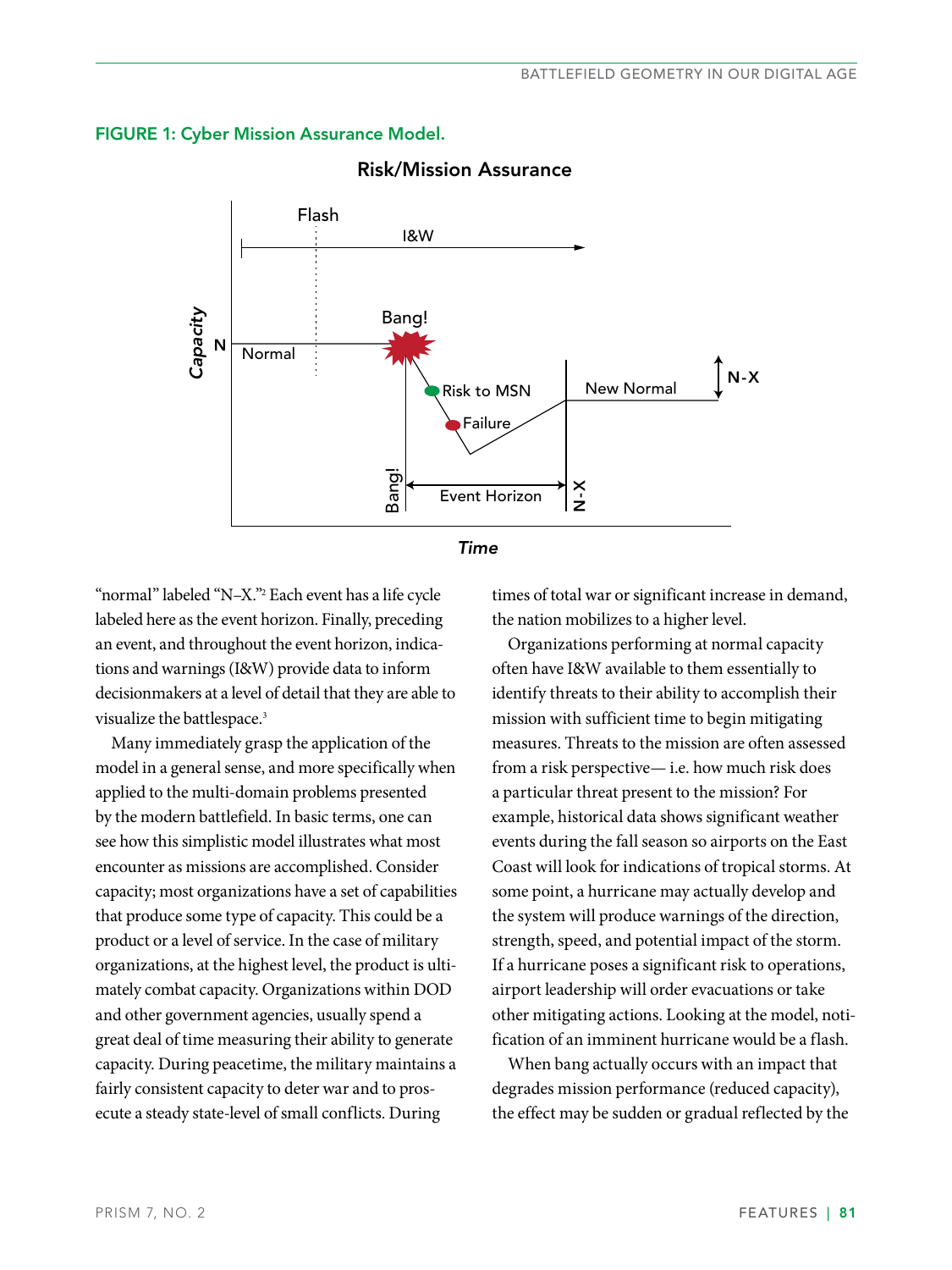slope of the line. A catastrophic event can cause a total collapse which would be a near vertical slope, while a shallow slope would indicate a gradual decrease in capacity. As event impact increases or endures, at some point the mission of the organization is at risk. If the event continues unmitigated, the organization will eventually become crippled past the point of meeting mission needs or the production demands. This point is called mission failure. In most cases, some form of recovery from the event mitigates the negative impact causing a positive rebound to the curve. Again, slope matters. A rapid recovery is indicated by a steeper climb and decreases the event horizon time.

Leaders should use variations of this model to think through and explain almost any event that impacts mission, not simply cyberattacks. Leaders want to perform at a designated capacity and to recognize events and risks with sufficient time to mitigate negative impacts. Generally, an organization's objective is mission assurance. All of the services, agencies, and commands within DOD have invested, and will continue to invest, in multiple systems to ensure they are able to accomplish their mission.

Unfortunately, application of this model through a multi-domain or cyber lens exposes complexities and risks that should concern all leaders. The interdependence of the cyber domain with all other

*The interdependence of the cyber domain with all other domains presents significant risk profiles, and suggests the need to think through this concept of mission assurance from a different perspective than the current and historical "three-dimensional warfare."*

Broadly speaking, the role of the decisionmaker throughout the event consists of; setting the conditions to understand the I&W prior to the event occurring, ensuring the right processes and plans are in place to implement mitigation measures once flash has occurred, ordering mitigation measures when appropriate, and once bang has occurred, initiating reconstitution measures. Note using the hurricane example, many military organizations, particularly those that have suffered through a catastrophic hurricane, put considerable energy into planning and exercising in anticipation of future hurricane events. They have learned the value of actions left of flash, and sadly in some cases, the consequences of inattention left of flash.

domains presents significant risk profiles, and suggests the need to think through this concept of mission assurance from a different perspective than the current and historical "three-dimensional warfare." Threat vectors are not just from air, land, sea, or space, but can come from any direction through the internet; in the cyber domain distance is generally not a factor or limitation. Nefarious actors acting either under the sanction of a nationstate or, as stand-alone agents, can introduce risk to systems with devastating consequences. Another particularly vexing aspect of cyberattacks is trying to determine if one is at war at all. At what point is a cyberattack considered an act of war?

Now think through the model with the lens of a mission under threat of a cyberattack. Operating at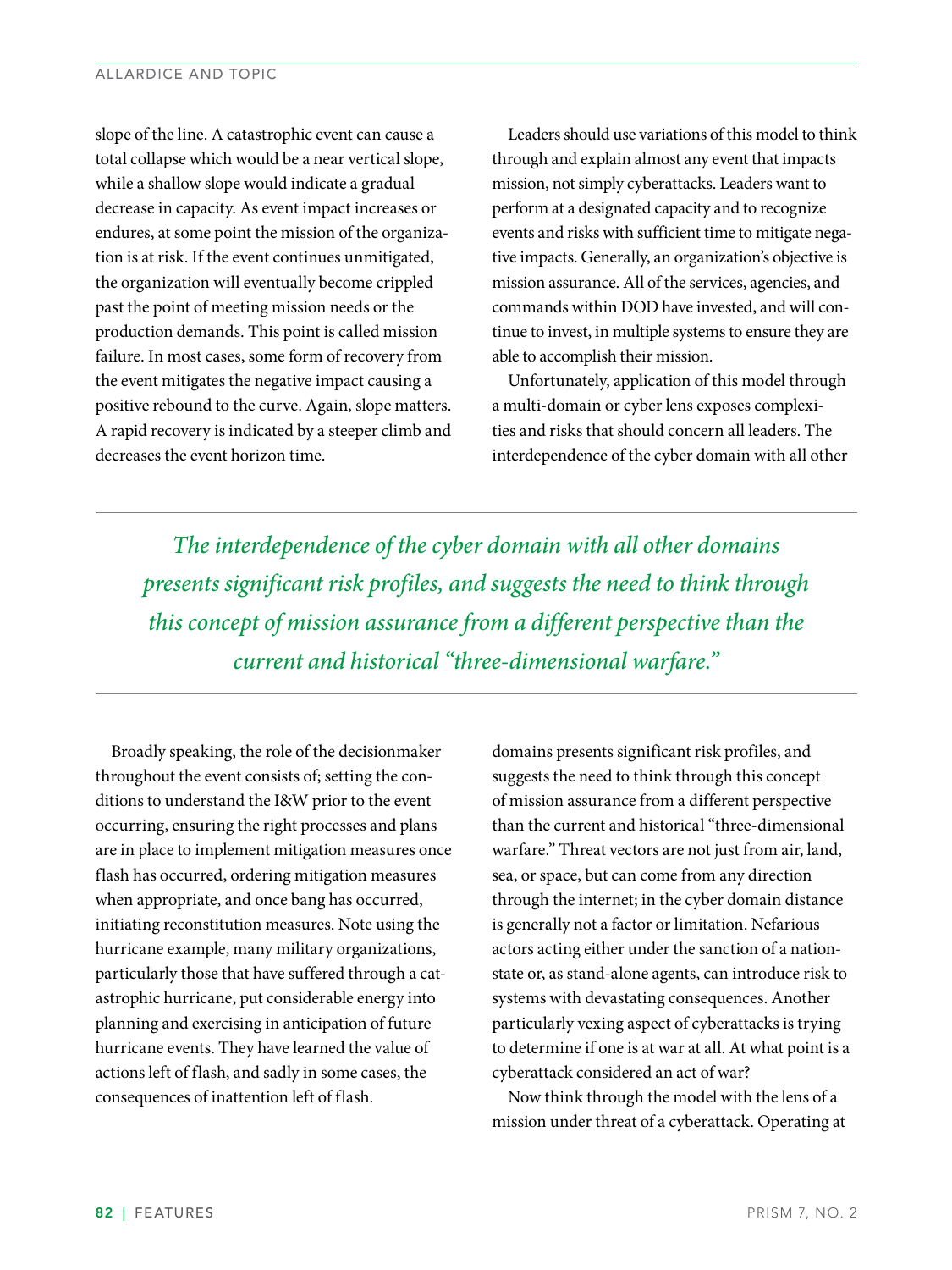normal capacity, leaders should understand specifically how dependent their mission is on cyber systems, just as they understand mission dependency on aircraft, ships, infantry, etc. The model demands a level of knowledge about systems in order to make informed decisions based on specific I&W. Success after bang rests largely on planning and exercising in a realistic way. Experience in the past has indicated a lack of realistic planning and a nearly wholesale propensity to ignore realistic exercises. In fact, most commonly in exercises, cyber events are either treated as "stand-alone" (non-dependent) or a "white card" issue explained away without demonstrating how the unit will actually accomplish the mission.

The temporal impact of events complicates everything. In this battlespace, events move from flash to bang at extreme velocity and can deliver profound and even lethal effects before the victim is even aware of the threat. We literally go from flash to bang instantaneously and may be on a significant slope of reduced capacity moving towards mission failure unknowingly.

Moreover, the impact from these events can last for years, undoing projects, programs, and relationships that took far more years to develop. In the well-documented and widely known STUXNET attack on Iranian centrifuges, while it is hard to accurately assess the actual impact, it is clear that it was significant. Beyond the physical destruction of a major portion of Iran's centrifuge inventory, a major clean-up and security review of their programs was also necessary for them to continue the programs with confidence that their equipment was not compromised. The recent cyberattack in the Ukraine involving Petya malware, not only significantly affected government and public service activities, but spread to many other nations, commercial firms, and other entities across Europe, and around the world. While this could have been a simple criminal ransomware attack, there is speculation that it could

also have been politically motivated or an act of hostility by an adversarial nation. It is the uncertainty that such attacks foster that causes the most damage; in some cases, prevention or remediation causes processes to be slowed significantly, adversely affecting major decisions and operations.

Success in the digital age fight demands considering the implications within the context of this model and taking large steps left of flash to understand and mitigate potential impacts of cyber threats. Additionally, the integration of cyber system experts and operational system experts must be sufficient to rapidly comprehend when bang occurs, and the slope of the line. Moreover they must have appropriate resources and authorities to take immediate mitigating steps.

This model can be applied at strategic, operational, or tactical levels. While the implications are different for each, the application is appropriate at each level. Though this article focusses on DOD, when applying it at a strategic level, it is relevant for the entire national security enterprise. Let the reader also note, that in the deeply intertwined world of international and multinational relationships, systems, and processes, even trying to develop national solutions may not be adequate. As pointed out above with the Ukrainian Petya malware attack, cyber operations are difficult to contain within a geographic space. Electrons do not recognize international borders. Consequently, cooperation among nations plays a part in both prevention and remediation. Similarly, attacks and intrusions in the commercial sector can find their way into DOD systems.

# **Precepts of Digital Mission Assurance**

So far, this article paints a bleak picture. Rational and reasonable reliance on digital age tools and processes has produced quantum improvements in the United States' military capabilities, and absolutely extends our asymmetrical advantages.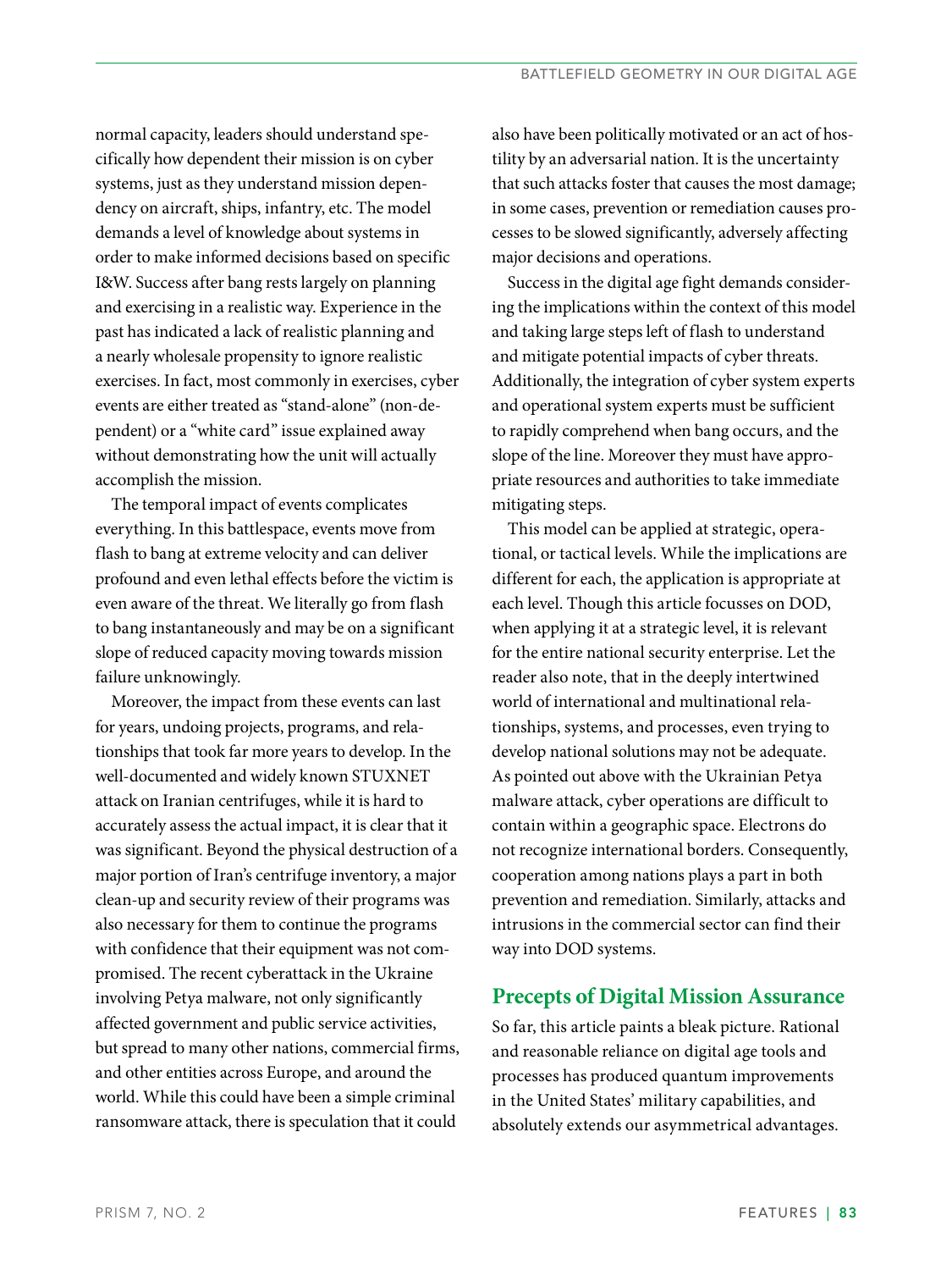However, it also presents asymmetrical vulnerabilities when viewed from the context of the cyber threat. One may find it easier to ignore the problem than to invest what is necessary to deal effectively with this Rubik's Cube. Unfortunately, while there has been a great deal of discussion about the impact of cyber events, at lower organizational levels and broadly throughout DOD, there seems to be some degree of paralysis in determining what an individual commander or individual organization should be doing today to achieve a high-degree of mission assurance.

While the challenges in the cyber domain can seem overwhelming and cause uncertainty in leaders about what to do or even how to think about the problem, there are things every organization can, and should, be doing. To be clear, cyber defense in and of itself is not sufficient; it is truly the clearest expression of a 21<sup>st</sup> century Maginot Line imaginable. In fact, it is the assertion, and a central theme

that will hopefully assist in framing how to prepare for, and deal with, the challenges of offering capacity and performing missions. The five precepts—hygiene, redundancy, alternative practices, passive defense, and active defense—emerged from observations and experiences working with organizations (particularly in the joint world of the U.S. military) that, are struggling to discover pathways to accomplishing their missions in light of the current and anticipated threat streams. There is nothing magic or ironclad about them either in phraseology or content. The precepts are not a list of independent, progressive, actions; rather, they are intended as a framework to apply simultaneously at various degrees depending on the current environment and understanding of the problem. Each of the precepts are described on an individual level and then finally described holistically in conjunction with the model in order to offer recommendations for the road ahead.

*The five precepts—hygiene, redundancy, alternative practices, passive defense, and active defense—emerged from observations and experiences working with organizations (particularly in the joint world of the U.S. military) that, are struggling to discover pathways to accomplishing their missions in light of the current and anticipated threat streams.*

of this article, that one cannot defend against the threat completely, that one must structure a methodology to accomplish the mission within the realities of the new battlefield geometry. If it is not obvious yet, let it be clearly stated: an organization cannot wait for flash or bang. The focus must be on the need for actions left of flash.

A set of precepts has been developed for organizations, commanders, and leaders at all levels

#### *Hygiene*

*Follow the basic cybersecurity principles and guidance.* While this precept is obvious, it continues to be one of the most challenging for most organizations. To ensure mission success, every level within every organization must comply with basic blocking and tackling efforts such as virus scanners, the use of credentials, and password discipline. These are the typical things cybersecurity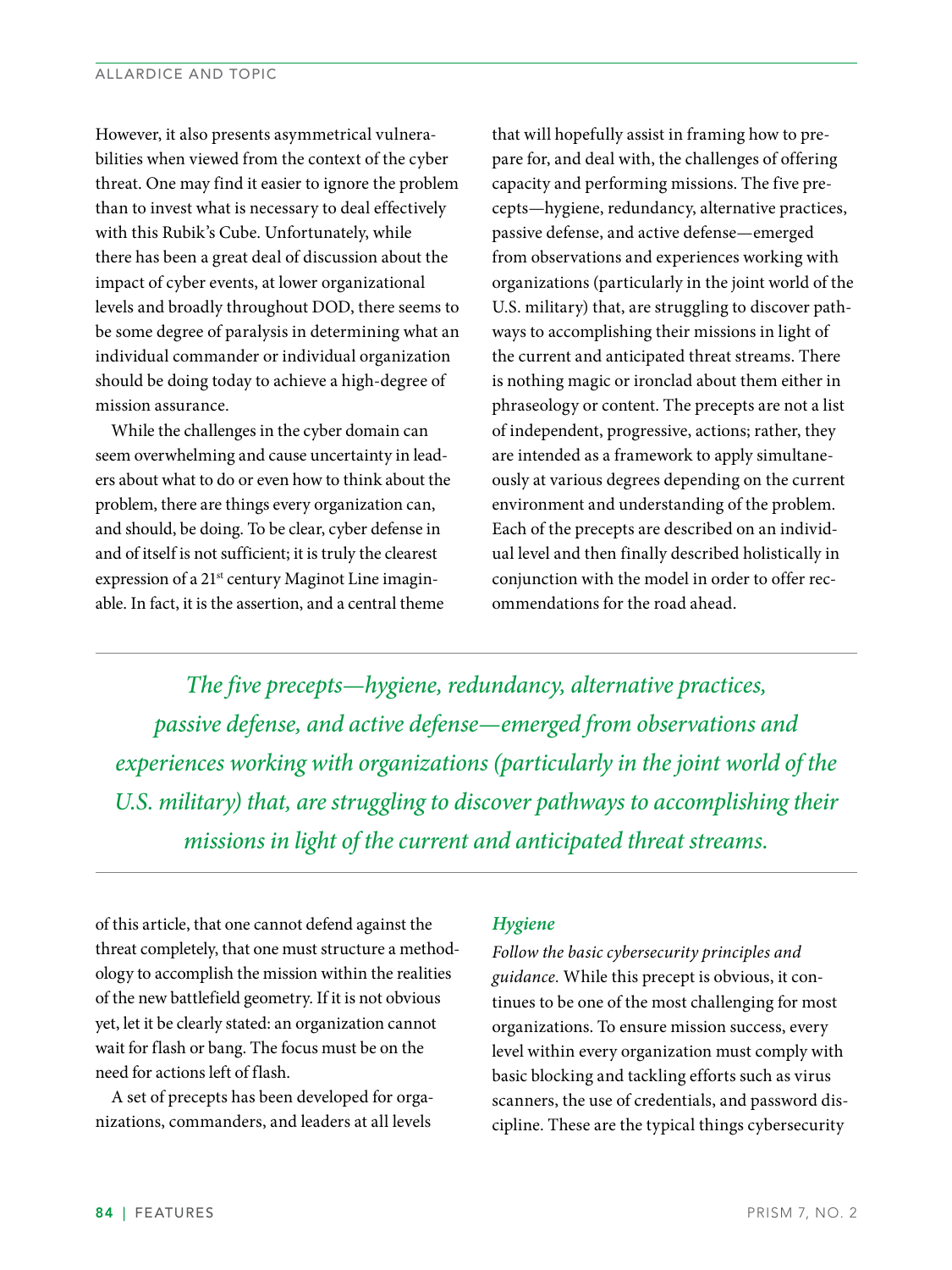experts indicate are critical to insure a minimum level of mission assurance. In reference to the model, hygiene consists of the individual and collective actions that prevent an easy bang for/ from the enemy. Interestingly, there seems to be a persistent, misguided belief that imposing a set of rules by itself will accomplish cybersecurity. This simply is not true and is a particularly dangerous fallacy. In an organization of 100 people, it only takes one person to have a minor lapse in judgment or attention to compromise the whole system. In the cyberattack known as Buckshot Yankee, a flash drive inserted into a single laptop computer introduced a virus that took at least 14 months to clean out, and estimates of the damage range as high as \$5.1 billion. Despite significant efforts to mandate rules, experts indicate a substantial number of organizations continue to be compromised by 10–20 percent of their employees who do not comply. Relying solely on hygiene is insufficient.

on the commercial sector for redundant systems to accomplish some objectives if its systems come under attack. The key is to know which systems can be accessible that present redundant capabilities and the impact of moving to those systems. Experience has shown that organizations often rely on a system they see as redundant, and yet, they have not exercised or practiced it. When they eventually do exercise this perceived redundant system, they realize there are significant unintended consequences, or it does not provide the required capability.

# *Alternative Practices*

*Develop a non-cyber dependent backup process.* The most common practice heard about when participating in exercises outside of the actual cyber force, is reliance on alternative practices. For example, when asked what happens if the system was attacked someone will say "we go to alternative, manual, practices." One hundred percent of the

*One hundred percent of the time when asked if an organization ever completely exercises the alternative practice to accomplish their mission, the answer has been "no."*

# *Redundancy*

*Aggressively and continuously pursue multiple pathways to accomplish the mission if a specific system is compromised.* The concept of having redundant systems seems straightforward—if a system is compromised or attacked we need to have the ability to jump to another system that will accomplish the same objectives. This can be very expensive, but it is effective. The common mistake many organizations make is to assume they must have redundancy within their own organization; redundancy can be seen from a much more holistic perspective. For example, DOD may find it must rely

time when asked if an organization ever completely exercises the alternative practice to accomplish their mission, the answer has been "no." For some that have actually tried a degree of alternative practice, they have found many unintended consequences for other organizations within the enterprise. The best way to achieve success using alternative practices is to exercise them completely and thoroughly on a regular basis. The combination of redundancy and alternative practices should provide the basis for a "thin line" that can be operated and defended to provide some degree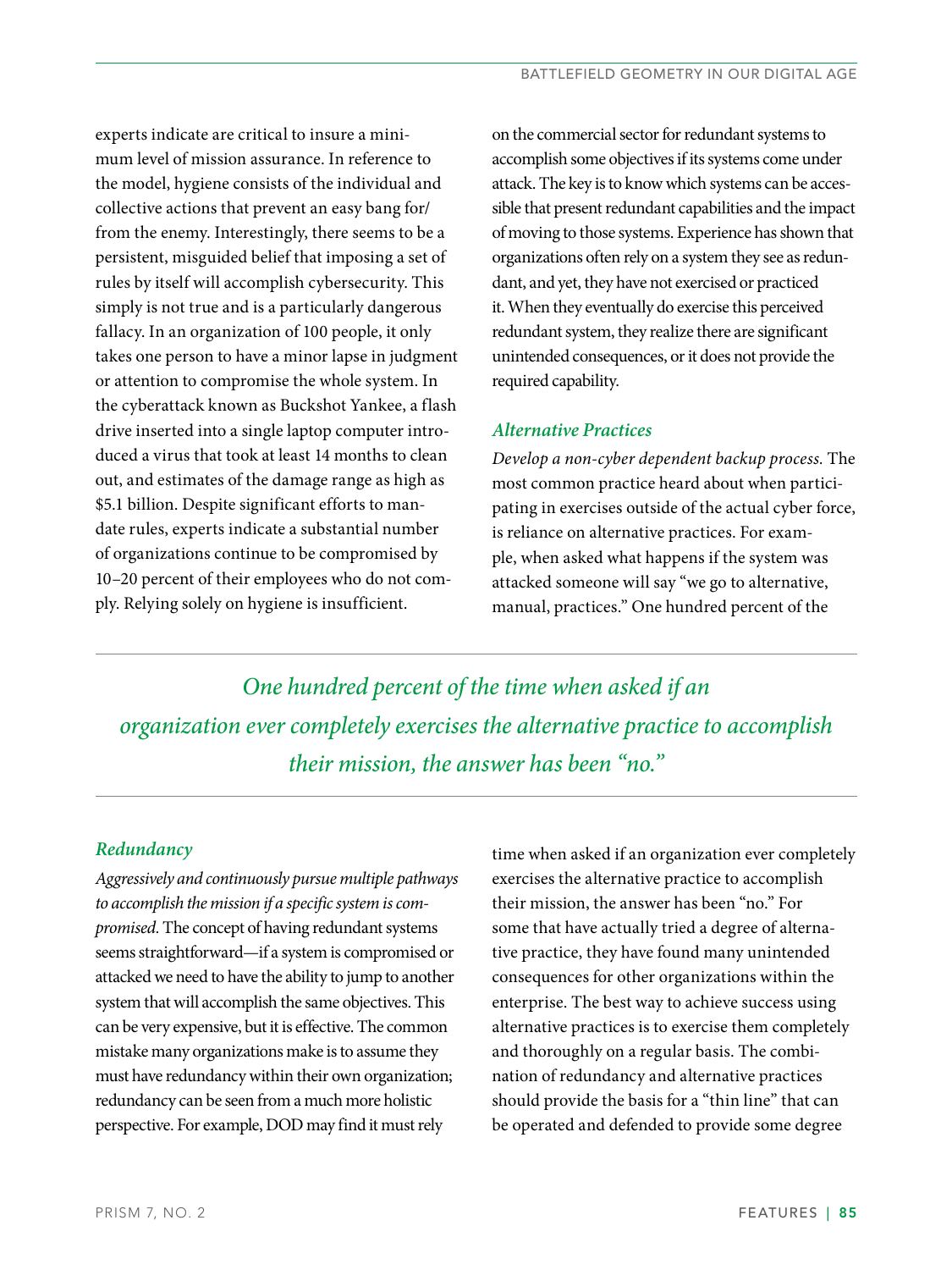of mission assurance even under the most severe level of attack.

#### *Passive Defense and Active Defense*

*Try to know as much as you can about the enemy and take specific, measured, and thoroughly coordinated steps with respect to the enemy.* These two precepts are combined because of their common foundation. For both active and passive defense, there is a level of understanding and knowledge of the enemy to develop. Digital age battlefield geometry transcends traditional lines of communication, placing a new demand signal for this in-depth comprehension of the enemy beyond traditional boundaries. Defense is largely dependent on understanding the true environment, knowing the enemy and its intent, capabilities, and vulnerabilities. Behind every attack or threat there is ultimately a human. That human has a capability, a purpose, and an intent. That human may be acting as an individual actor, a terrorist's activity, or as part of a sanctioned government. Defense is not about building a modern Maginot Line, nor is this about handing the defense requirement to U.S. Cyber Command. These precepts are based on the fundamental obligation of every organization to take full ownership of the mission's success, a subset of which is to own the defense problem. Then, in conjunction with the experts, construct a strategy to raise the confidence to deliver mission assurance.

#### **Passive Defense**

Passive defense is to develop the understanding of the new battlefield geometry, the environment within which your organization must perform, the specific threats to the mission and, in conjunction with mission partners and cyber experts, construct the actions left of "flash" required to *block* the success of the enemy.

#### **Active Defense.**

Active defense is to develop the understanding of the new battlefield geometry, the environment within which your organization must perform, the specific threats to the mission and, in conjunction with mission partners and cyber experts, construct the actions left of "flash" required to *neutralize* enemy capability before it can be brought to bear. In most cases, for military application this includes inputs to the joint targeting process. This can be a critical point. Historically, the logistics community would not consider that they had reason to have input to joint targeting. However, within the context of the digital age battlefield, to assure mission success, the joint logistics enterprise should identify multiple threats to dependent systems which require active defense actions left of "flash." This will require a nontraditional analysis of the enemy and assessment based on comprehension of the battlespace.

It is often reported that organizations such as U.S. Transportation Command (USTRANSCOM), have as many as 200,000 intrusion attempts on any given day. The vast majority of those attempts are things that normal hygiene can mitigate. Those normal hygiene actions must continue. Simultaneously, efforts to defend against threat vectors using passive and active measures within the definitions offered above can substantially raise mission assurance confidence. Finally, knowing that defensive measures can fall short, aggressive efforts to expand access to redundant capability while developing and exercising realistic alternative practices should be a high-priority. It is incumbent on every functional and mission commander to understand the new battlefield geometry and the mission assurance mitigation measures that can address the thrust of the mission measures that lead to success.

# **Recommendations**  *Actions Left of Flash*

The focus must be on the actions left of flash. While there are actions that are more applicable at some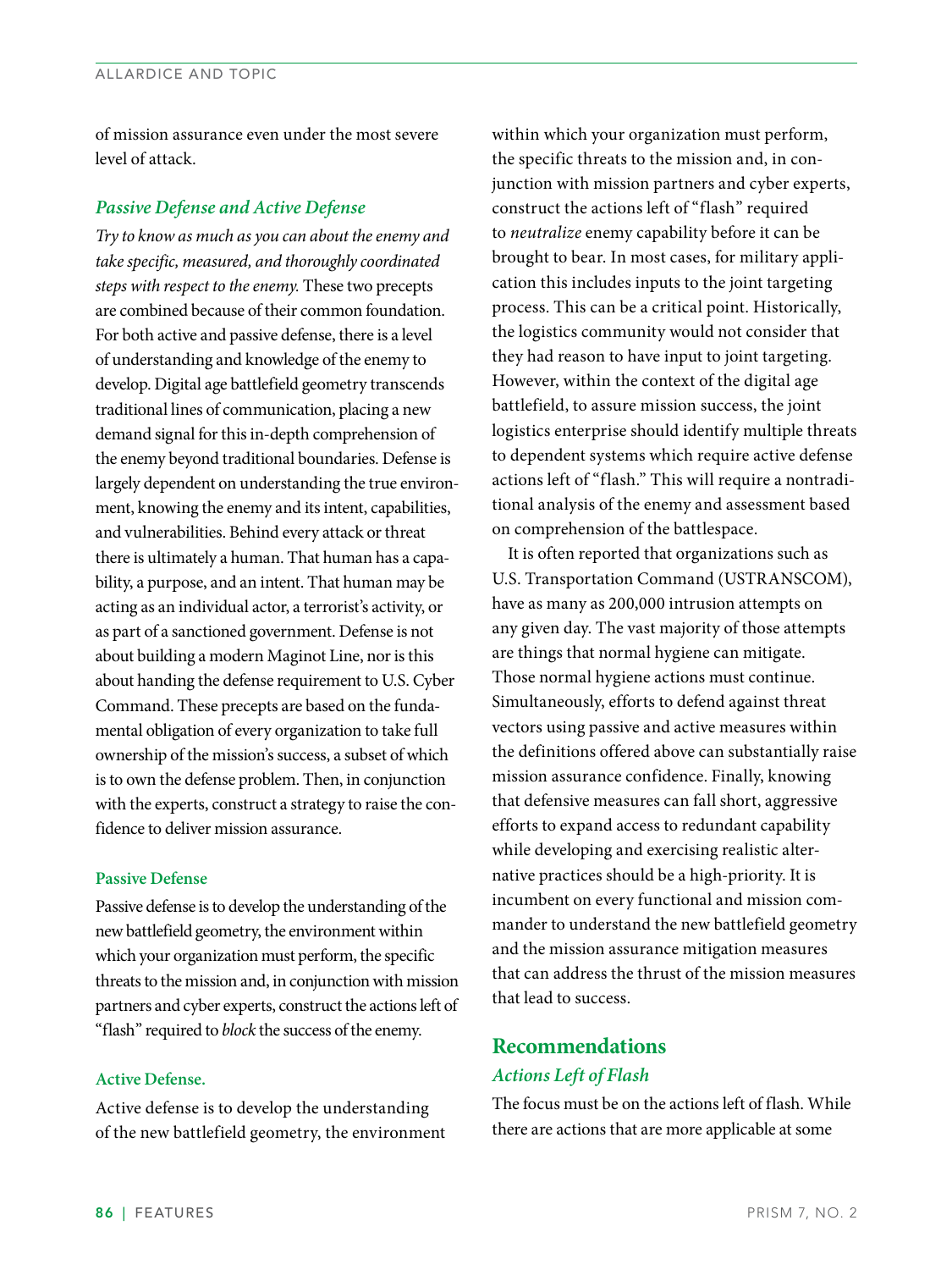levels, or in some kinds of organizations than others, there are also actions that are universal. For example, undertaking a concerted effort to seriously exercise, think through, and rehearse a left of the flash event, can be done at any level. Experience shows that as more organizations (and leaders) exercise, think through, and rehearse left of the flash, comprehension rises, along with a recognition that success does not emerge in a vacuum. There are authorities senior government officials must grant, well left of flash, to put the right processes in place to execute the steps necessary to mitigate risk once I&W exceed the threshold of tolerance.

# *Enterprise Perspective*

There are a number of other actions that leaders at all levels can take to reduce risk and improve resilience. The basic blocking and tackling that military organizations do routinely needs to be considered in the context of cyber threats to mission assurance. Understanding and carefully assessing not only internal processes, but how other organizations are affected by yours, is also universally important. As mentioned earlier, the impact of shifting to an alternative system may have a significant impact on others. Decisions made at a tactical level might in fact render moot the actions of a major organization or compromise a major mission set.

# *Last Known Good*

Being able to reliably identify when the "last known good," or clean data set was available, is a key part of the mitigation and remediation of effects. Once again, this is a skill that is not easily or often practiced. Clearly the timeframes required are dependent on the missions being performed. Closely related to this is the delicate skill of looking for and assessing I&W. In some cases, oversensitivity, and attendant overcompensation, might be as damaging as the consequences of an attack.

# *National Security Strategy for the Digital Age*

The language used in this article is specific to DOD, however, the understanding of the battlefield geometry makes it clear to us that any fight in the digital age transcends the ability of DOD to fully defend the nation. This new geometry requires a national security strategy that fully comprehends the thought, authorities, and cooperation within the government, through the interagency process, that can establish the thresholds and actions required to be prepared. Once enemy intentions become imminent, it will be too late. Flash to bang happens nearly instantaneously. Additionally, modern geopolitical circumstances require thinking and action well beyond the whole-of-government and even whole-of-nation, to include partners and allies in developing a comprehensive and aggressive digital age security strategy.

# *Comprehensive Approach*

These issues apply across multiple, or even most, government agencies and deeply into the commercial sector where the ability to direct and control actions is limited. DOD must double down on efforts to include the commercial sector as equal partners in the application of the precepts described in this paper. This thinking becomes even more important when we consider that many aspects of the defense mission are wholly reliant on the performance of the commercial sector. The Commander, USTRANSCOM testified that 90 percent of his "traffic flows on unclassified networks to and from commercial providers."4 Additionally, a great deal of the logistics supply chain relies heavily on the commercial sector, both domestically and internationally.

#### *Manhattan Project*

Finally, we recommend the admittedly unlikely, even glib possibility of using a "Manhattan Project" approach to making the kind of progress everyone knows is needed to optimize security in the volatile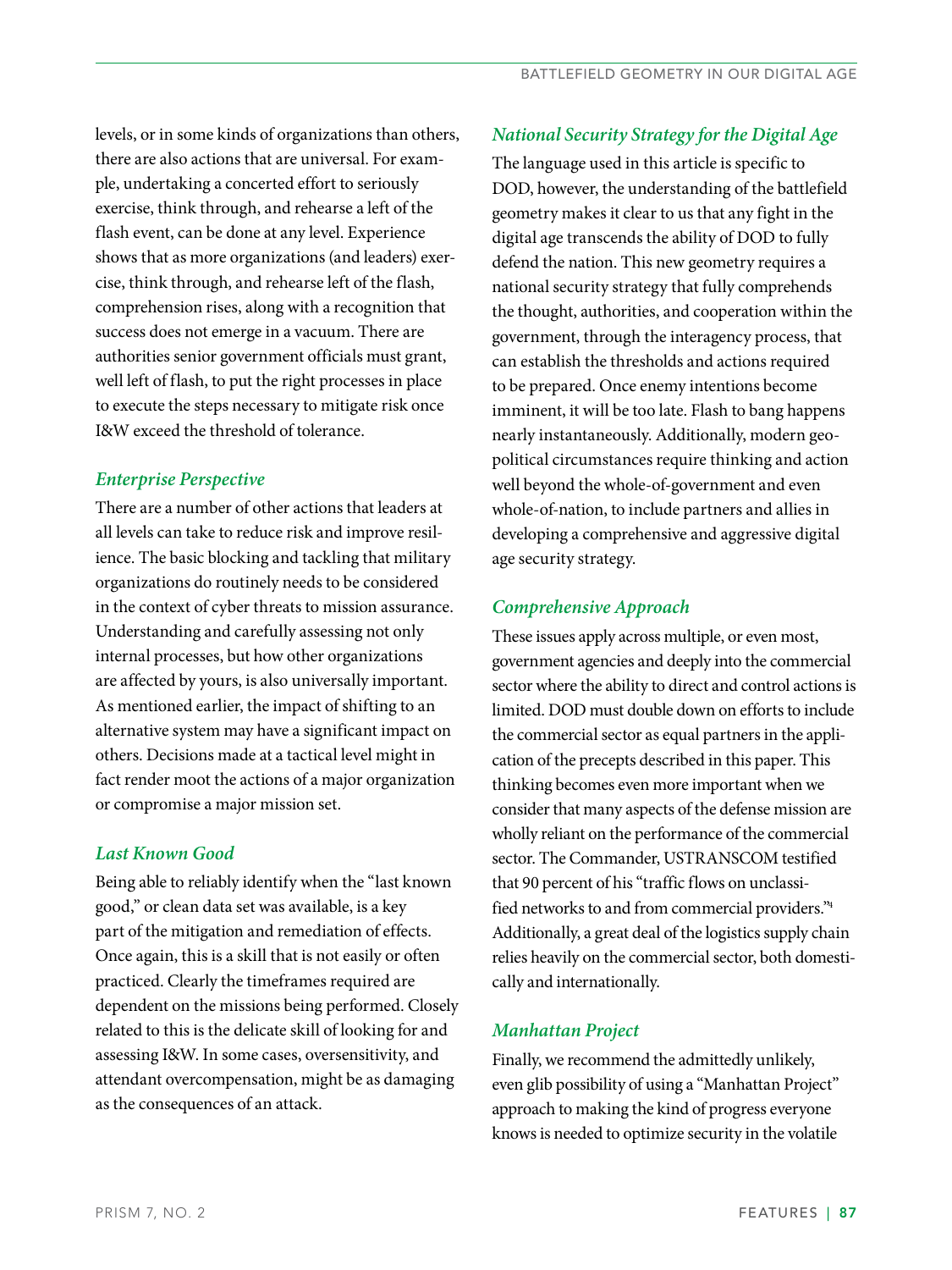and uncertain world around and before us. It is our contention that we are not preparing adequately for the wars we are most likely to fight in the years ahead—we are not only risking our competitive advantage with near-peer competitors, but making it possible even for much less capable states and other entities to harm us. The nature of such an effort is well beyond the scope of this piece, but it seems clear that such an effort would be a worthwhile investment.

# **Conclusion**

While trying to develop cybersecurity or mission assurance solutions and recommendations, we must acknowledge that there are no absolute or permanent solutions. There is no endstate, victory or "mission accomplished." In the same vein, any recommendations are at best guidelines and suggestions that individual leaders need to tailor to their mission, organizational needs, and resources. Inevitably, there are trade-offs and the task at hand is to optimize your outcome with the capabilities you have available. In an environment where it is difficult or virtually impossible to anticipate some threats, it is likewise a challenge to decide how to prioritize your efforts. In a large and resource-constrained bureaucracy such as DOD, it is tough to make a case for investing to protect against threats you cannot see or describe—only postulate vaguely about dire impacts. Similarly, trying to discern how much effort is needed is also vexing—and an area where continual reassessment is crucial.

It is important for leaders at all levels to make sure we truly understand the nature of what we need to do and to not mistake levels of activity for progress or even worse, victory. We have entered an age where eternal vigilance is required and we are never going to be able to claim victory. On the other hand, it will be quite obvious if we are defeated, and we might not even know that we have been attacked. One of the keys to minimizing our risk is to ensure

that we are all aware of the panoply of efforts, initiatives, projects, programs, contracts, proposals, organizations, etc. that are all working on some part of building cyber defense capabilities. As noted above (and worth repeating), "we have already got that covered," is one of the most pernicious and dangerous responses to questions about cyber defense issues. It is our experience that the opposite is often true, so we encourage leaders at all levels to ask more questions and examine any such claims from a holistic or enterprise perspective.

On the battlefield of the digital age, knowledge is king! Protecting knowledge is an objective as old as warfare itself. When we think of actions left of the flash, we recognize the imperative of maintaining a pure/reliable knowledge base. Therefore, it is strongly recommended that leaders pursue a high degree of confidence that on any given day they have a pure knowledge base backed up, secured, and available to the decisionmakers that need it. This is often referred to as the last known good; unfortunately for many organizations it is actually the "last good hope." That is unacceptable. **PRISM**

#### *Notes*

1 Don Snyder, George Hart, Kristin Lynch, John Drew, "Ensuring U.S. Air Force Operations During Cyber Attacks Against Combat Support Systems: Guidance for Where to Focus Mitigation Efforts," (Santa Monica, CA: RAND Corporation, 2015), available at <https://www. rand.org/pubs/research\_reports/RR620.html>.

2 Obviously, this could be "N+X," but not a normal result within desirable event horizons.

3 That is the "hope" of I&W! Decisionmakers often do, and should, challenge the I&W process to ask, "Does our current I&W provide sufficient insight to accurately visualize the battle space?"

<sup>4</sup> *National Defense Authorization Act for Fiscal Year 2017 and Oversight of Previously Authorized Programs:*